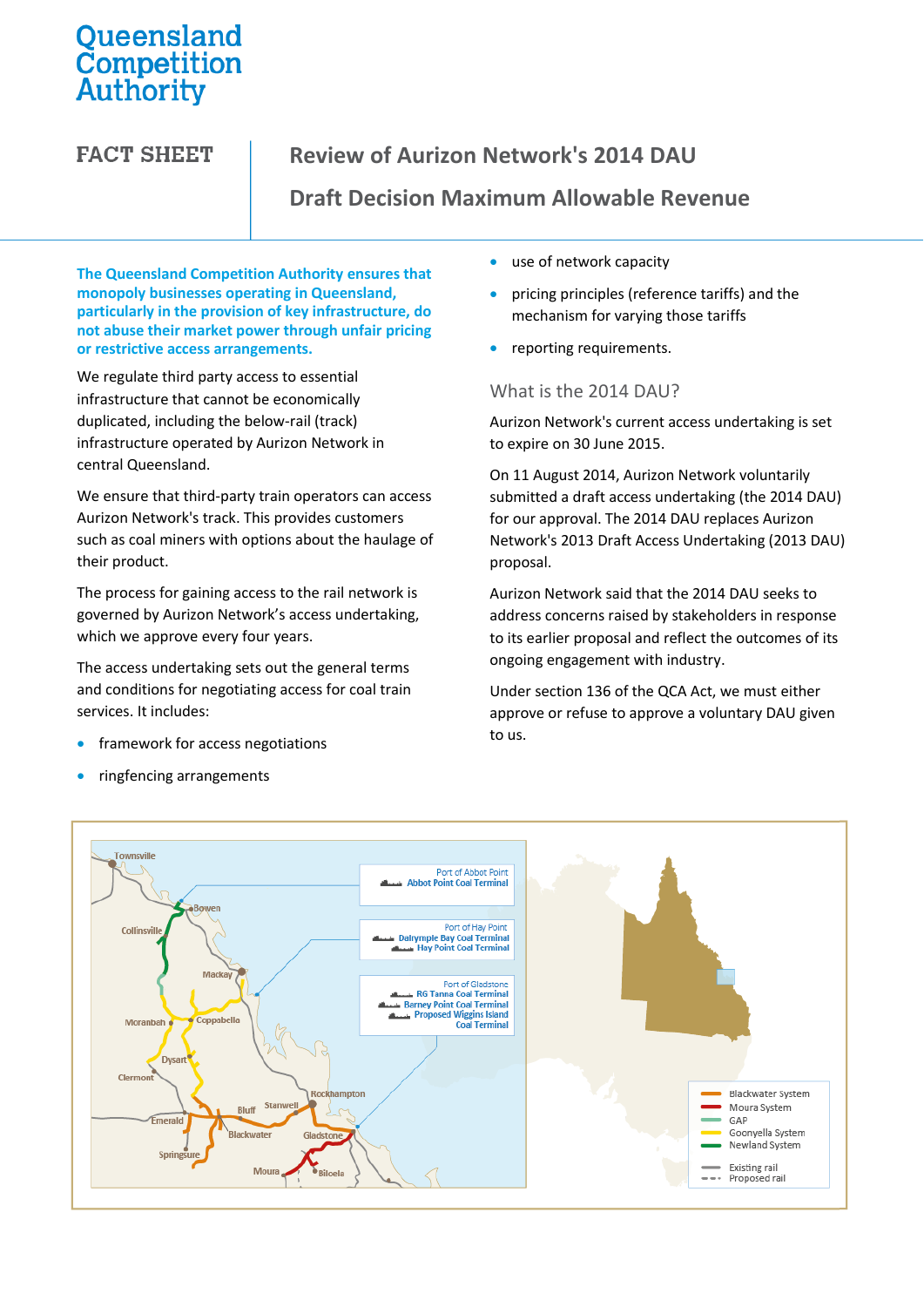## Draft Decision

On 30 September 2014, we published our draft decision indicating that, at this stage, we cannot approve Aurizon Network's 2014 draft access undertaking (2014 DAU) as it relates to the proposed maximum allowable revenue (MAR) for the 2014 DAU period.

Our draft decision is that the MAR for the 2014 DAU should be \$3.88 billion, which is:

- 19 per cent lower than the \$4.78 billion MAR proposed in the 2013 DAU by Aurizon Network
- 17 per cent lower than Aurizon Network's revised 2014 DAU

Our draft decision of \$3.88 billion is 14 per cent higher, in real terms, than the approved MAR for UT3.

The draft decision explains our reasons for not approving Aurizon Network's submitted MAR for the 2014 DAU, and the manner in which we consider it appropriate that the 2014 DAU should be amended in respect of the MAR to resolve the issues identified by stakeholders and the QCA.

The draft decision can be downloaded from our websit[e www.qca.org.au/](http://www.qca.org.au/)2014-DAU

#### How do we decide?

We commenced an investigation to decide whether to approve or refuse to approve Aurizon Network's 2014 DAU.

We are assessing the 2014 DAU in the context of the statutory access regime in the QCA Act and, in particular, the statutory criteria to which we must have regard in section 138(2) of the QCA Act.

In making our assessment we will weigh the arguments and information put forward by Aurizon Network supporting its proposal, stakeholders' comments and submissions, as well as our own analysis.

In doing so we have sought to give all stakeholders the opportunity to convince us of the merits of their positions and arguments in a transparent way.

We have published Aurizon Network's proposal and supporting documentation and called for submissions.

We have also published on our website:

- extensive comments on Aurizon Network's 2013 DAU
- documents from our cost of capital forum
- our consultants' reports on maintenance, operating costs, volume forecasts and WACC.

For the purposes of the 2014 DAU investigation, we consider it appropriate to sequence our consideration of the 2014 DAU.

Accordingly, it is our intention to release two draft decisions on the submitted 2014 DAU:

- first, on the Maximum Allowable Revenue (MAR) aspects of the 2014 DAU, released on 30 September 2014
- second, the remainder of the 2014 DAU by the end of 2014.

| Task |                                                  | <b>Indicative Dates</b> |
|------|--------------------------------------------------|-------------------------|
|      | Investigation starts                             | 11 August 2014          |
|      | Draft decision on MAR                            | 30 September 2014       |
|      | Submissions due                                  | 3 October 2014          |
|      | Submissions on MAR decision due                  | 12 December 2014        |
|      | Draft decision on policy                         | Mid-December 2014       |
|      | Submissions on policy decision due February 2015 |                         |
|      | Final decision                                   | May 2015                |
|      | Final approval                                   | By 30 June 2015         |

Our final decision will consolidate these two draft decisions in light of the submissions we receive.

Importantly, the MAR aspects remain unchanged from the 2013 DAU. Accordingly, this draft decision draws upon the previous work we have done in relation to the 2013 DAU, as well as the stakeholder submissions we have received before the publication of this draft decision.